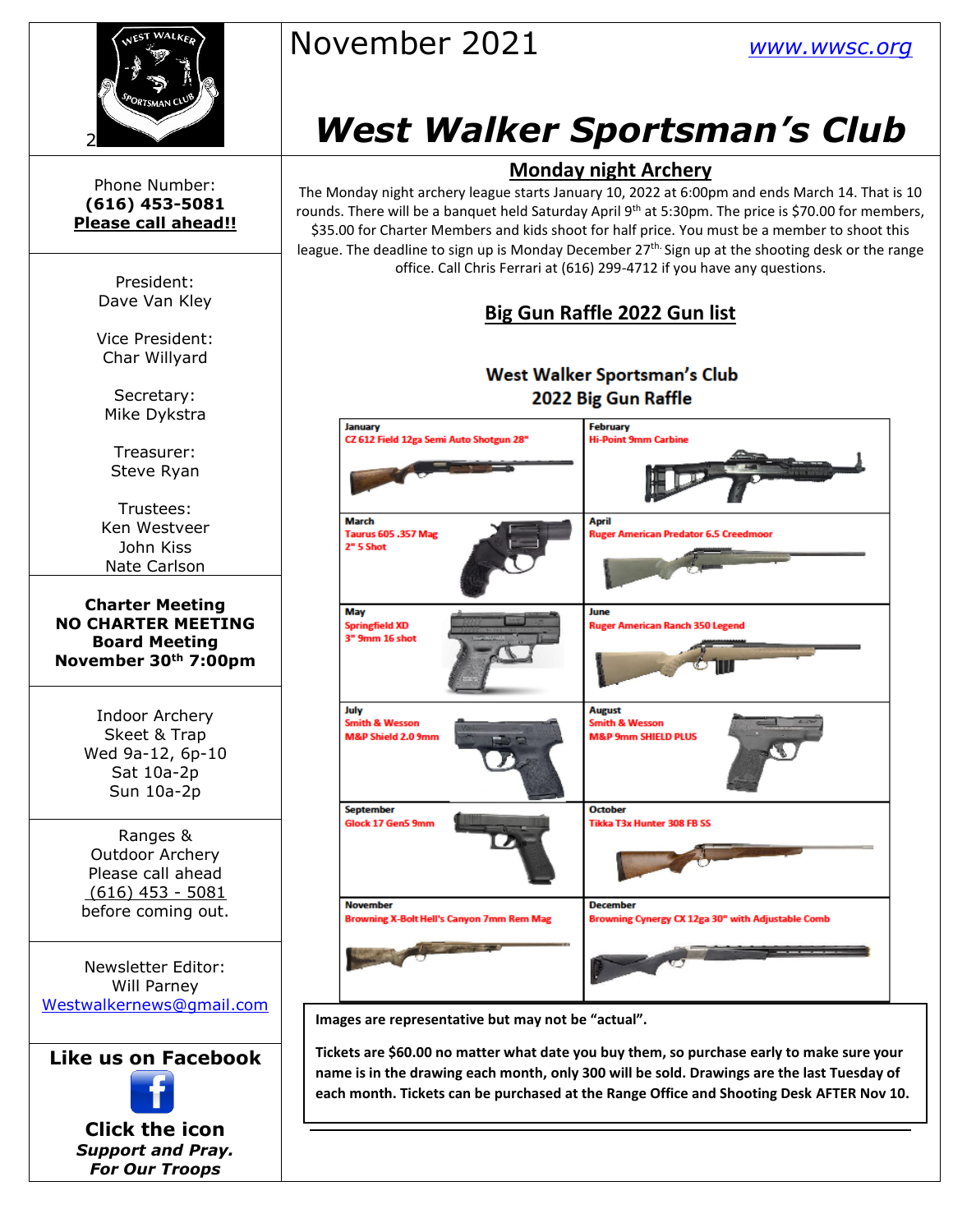

# 2022 PISTOL LEAGUE

## **7 METER OPEN SITES ONLY / ANY CALIBER**

# **TOTAL OF 200 ROUNDS**

## **FOUR WEEKS 50 ROUNDS EACH WEEK** WHEN: SATURDAYS 1:00 PM to 3:00 PM 1/29 2/5 2/12 2/19  $2126$

FIVE WEEKS TO COMPLETE THE FOUR TARGET WEEKS

**WHERE: INDOOR PISTOL RANGE COST: \$25 PER PERSON.** 

INCLUDES TROPHIES, BANQUET, AND PRIZES MONEY

PRIZE INFO: WILL AWARD 1ST, 2ND & 3RD FOR ACTUAL AND 1ST, 2ND, & 3RD FOR HANDI CAP. HANDI CAP BASED ON 85%. NO REPEATS, SO SIX PEOPLE WILL WIN.

REGISTRATION INFORMATION: I will have registration forms for you to fill out when you come and pay your fee. To help me know how many targets to print up I would appreciate a phone call or email to indicate your intent to join. g vonderheide@yahoo.com (616) 454-7454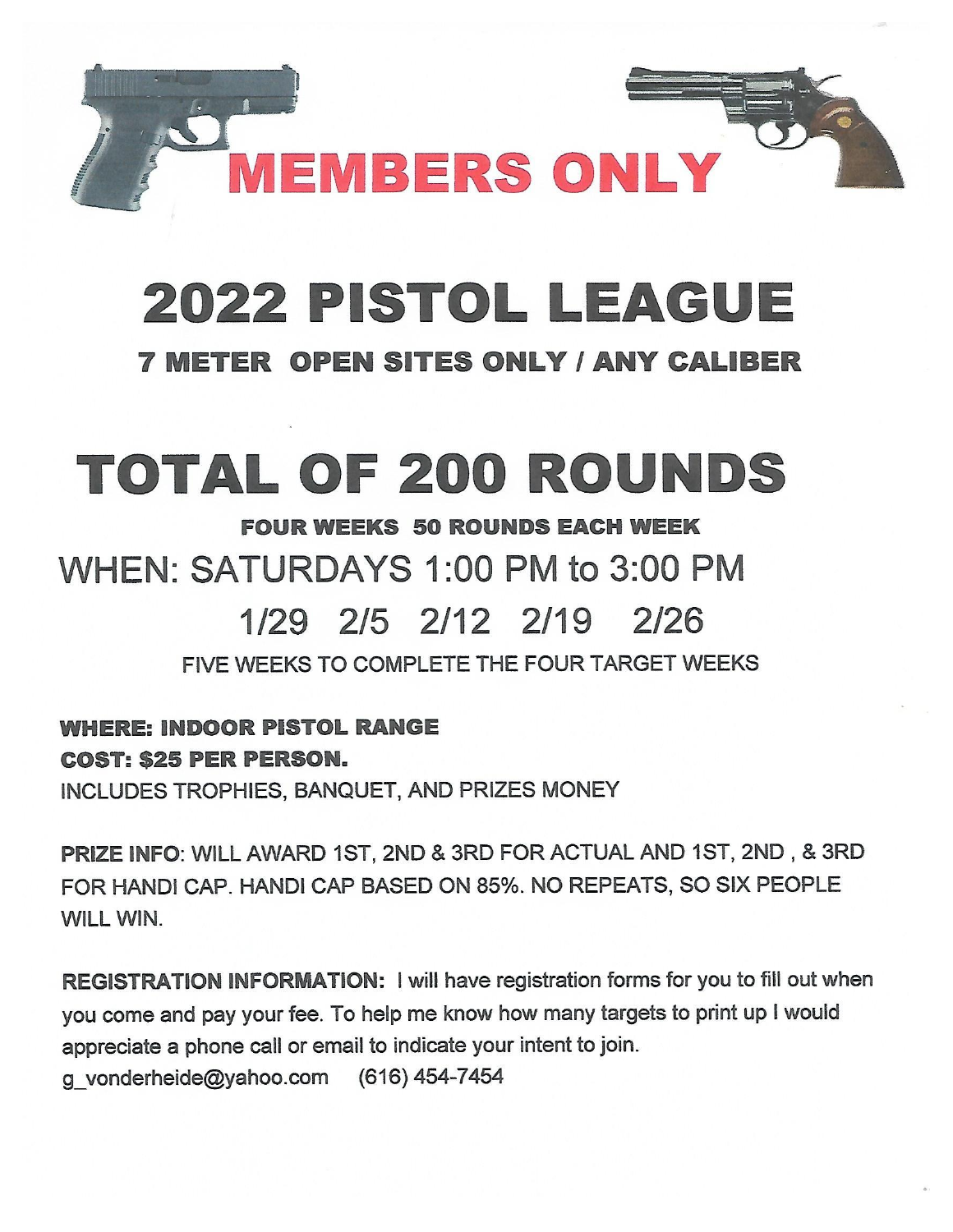### **NEED Volunteers to be trained as Range Monitors.**

WWSC is seeking members to serve flexible shifts, typically 4 to 5 ¼ hrs Please contact Jeff Reynolds (616)710 1280 Email; [wwsc.range.monitor@gmail.com](mailto:wwsc.range.monitor@gmail.com) if you are interested.

### **Range Monitors receive:**

1% discount toward membership renewal for each hour served.  ${60 \text{ hrs. served}}$ ; approximately one shift / month = 60% discount} Personal use of indoor pistol range for serving two or more shifts per month. **Call 616-453-5081 to CONFIRM the ranges are open**

|            | Did You Know that WWSC is a non-profit<br>organization<br>that is run by Charter Members, that volunteer<br>their time?<br>We are always looking for good people who are<br>interested in becoming Charter Members to<br>help us keep this club open.<br>If you are interested, please speak with any<br><b>Charter Member.</b><br>More information available at<br>http://www.wwsc.org/charter-membership.shtml<br><b>November Range Hours</b><br>Hours vary month to month*<br>Nov $1 - 15$<br>M-S: 9:00am - 5:15pm<br>Sundays: 10am - 5:15pm<br>Nov 16-28<br>M-S: 9:00 - 5:00pm<br>Sundays 10am-5:00pm<br><b>Link for range rules</b> | <b>FOR SALE:</b><br>1 brick of 500 (all same lot)<br>Wolf Extra Match .22LR ammo\$150.00<br>1 brick of 500 (all same lot)<br>Eley Tenex .22LR ammo250.00<br><b>Rick Van Aller</b><br>(616) 915-5578 cell<br>(616) 741-9697 landline<br>ber682gld@hotmail.com - e-mail<br>Like us on Facebook<br><b>Click the icon</b> |                     |             |  |
|------------|------------------------------------------------------------------------------------------------------------------------------------------------------------------------------------------------------------------------------------------------------------------------------------------------------------------------------------------------------------------------------------------------------------------------------------------------------------------------------------------------------------------------------------------------------------------------------------------------------------------------------------------|-----------------------------------------------------------------------------------------------------------------------------------------------------------------------------------------------------------------------------------------------------------------------------------------------------------------------|---------------------|-------------|--|
|            | SOLD OUT -- 2021 Big Gun Raffle Winners -- SOLD OUT                                                                                                                                                                                                                                                                                                                                                                                                                                                                                                                                                                                      |                                                                                                                                                                                                                                                                                                                       |                     |             |  |
| Jan        | Ruger Wrangler 22LR & Rossi RB22 22Mag                                                                                                                                                                                                                                                                                                                                                                                                                                                                                                                                                                                                   |                                                                                                                                                                                                                                                                                                                       | <b>J. Hawkins</b>   | #98         |  |
| <b>Feb</b> | <b>Ruger American Predator 6.5 Creedmoor</b>                                                                                                                                                                                                                                                                                                                                                                                                                                                                                                                                                                                             |                                                                                                                                                                                                                                                                                                                       | J. Rosin<br>F. Gort | #74<br>#130 |  |
| Mar        |                                                                                                                                                                                                                                                                                                                                                                                                                                                                                                                                                                                                                                          | <b>Beretta M9A1 22LR</b>                                                                                                                                                                                                                                                                                              |                     |             |  |
| Apr        | Ruger American Go Wild Camo 350 Legend                                                                                                                                                                                                                                                                                                                                                                                                                                                                                                                                                                                                   | R. Heyt                                                                                                                                                                                                                                                                                                               | #253                |             |  |
| May<br>Jun | Springfield XD 4" 9MM<br>Remington Model 7 Predator 243 Win                                                                                                                                                                                                                                                                                                                                                                                                                                                                                                                                                                              | J. Isenga<br>R. Nadda                                                                                                                                                                                                                                                                                                 | #78<br>#93          |             |  |
| Jul        | Ruger Single-Six Convertible 22LR / 22 WMR                                                                                                                                                                                                                                                                                                                                                                                                                                                                                                                                                                                               | <b>M VanBemmelen</b>                                                                                                                                                                                                                                                                                                  | #283                |             |  |
| Aug        | Ruger American Rimfire 22 WMR w/Nikon Package                                                                                                                                                                                                                                                                                                                                                                                                                                                                                                                                                                                            | <b>S. Brinks</b>                                                                                                                                                                                                                                                                                                      | #122                |             |  |
| <b>Sep</b> | <b>Browning AB3 Hunter 308 Win</b>                                                                                                                                                                                                                                                                                                                                                                                                                                                                                                                                                                                                       | M. Zuiderveen                                                                                                                                                                                                                                                                                                         | #260                |             |  |
| <b>Oct</b> | <b>Remington V3 Sport 12g</b>                                                                                                                                                                                                                                                                                                                                                                                                                                                                                                                                                                                                            | J. Moyer                                                                                                                                                                                                                                                                                                              | #220                |             |  |
| Nov        | Sig Sauer 1911 XO 45 ACP                                                                                                                                                                                                                                                                                                                                                                                                                                                                                                                                                                                                                 |                                                                                                                                                                                                                                                                                                                       |                     |             |  |
| <b>Dec</b> | Beretta A300 Outlander Sporting 12ga                                                                                                                                                                                                                                                                                                                                                                                                                                                                                                                                                                                                     |                                                                                                                                                                                                                                                                                                                       |                     |             |  |